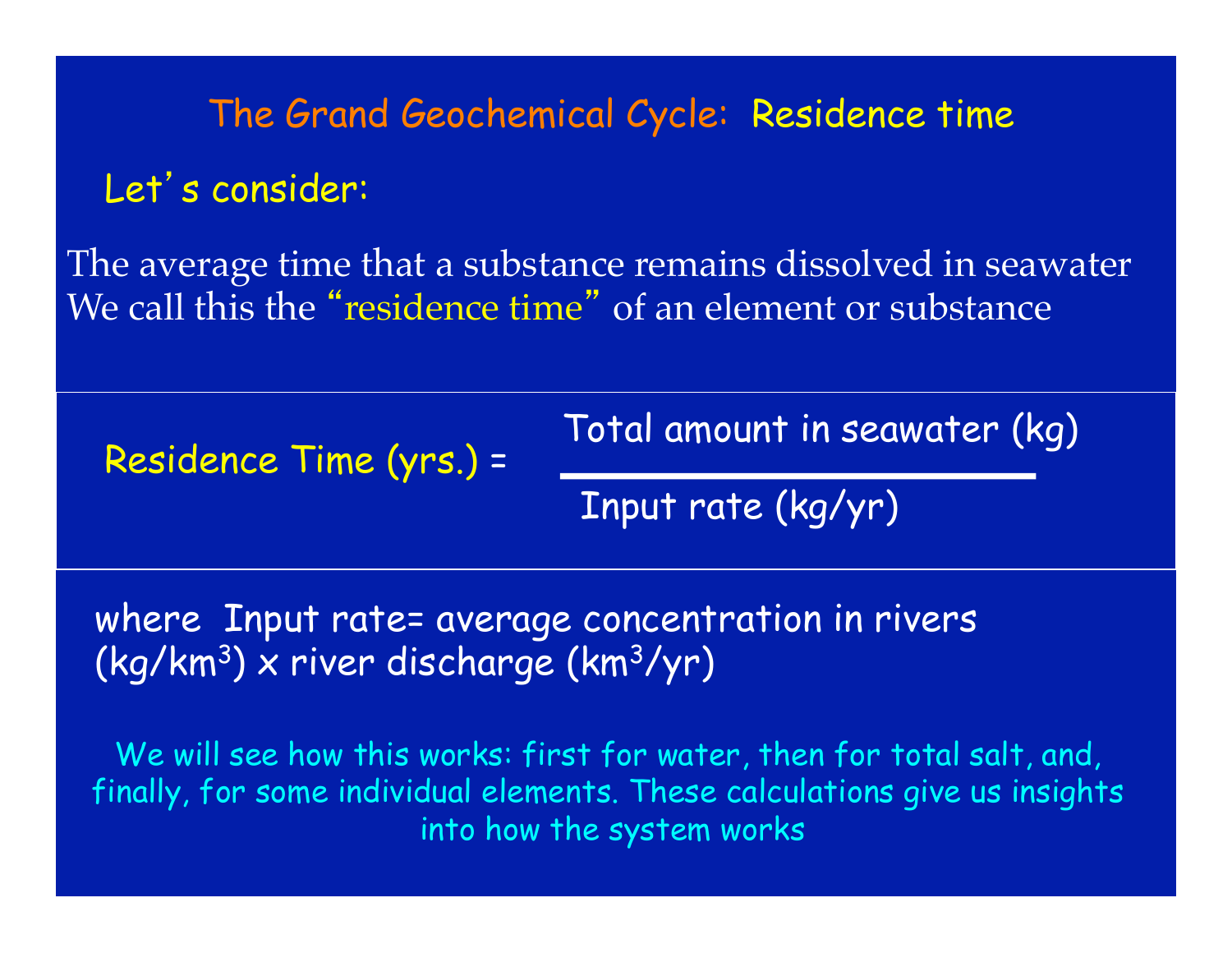## How long does it take to cycle ocean water through rivers and back again?

Residence time of water in the ocean Volume =  $1.4 \times 10^9$  km<sup>3</sup> River Influx =  $3.7 \times 10^5$  km<sup>3</sup> /yr t = Volume / Influx  $1.4 \times 10^{9}$  km<sup>3</sup>  $t = 3.7 \times 10^5$  km<sup>3</sup> t = 4000 years